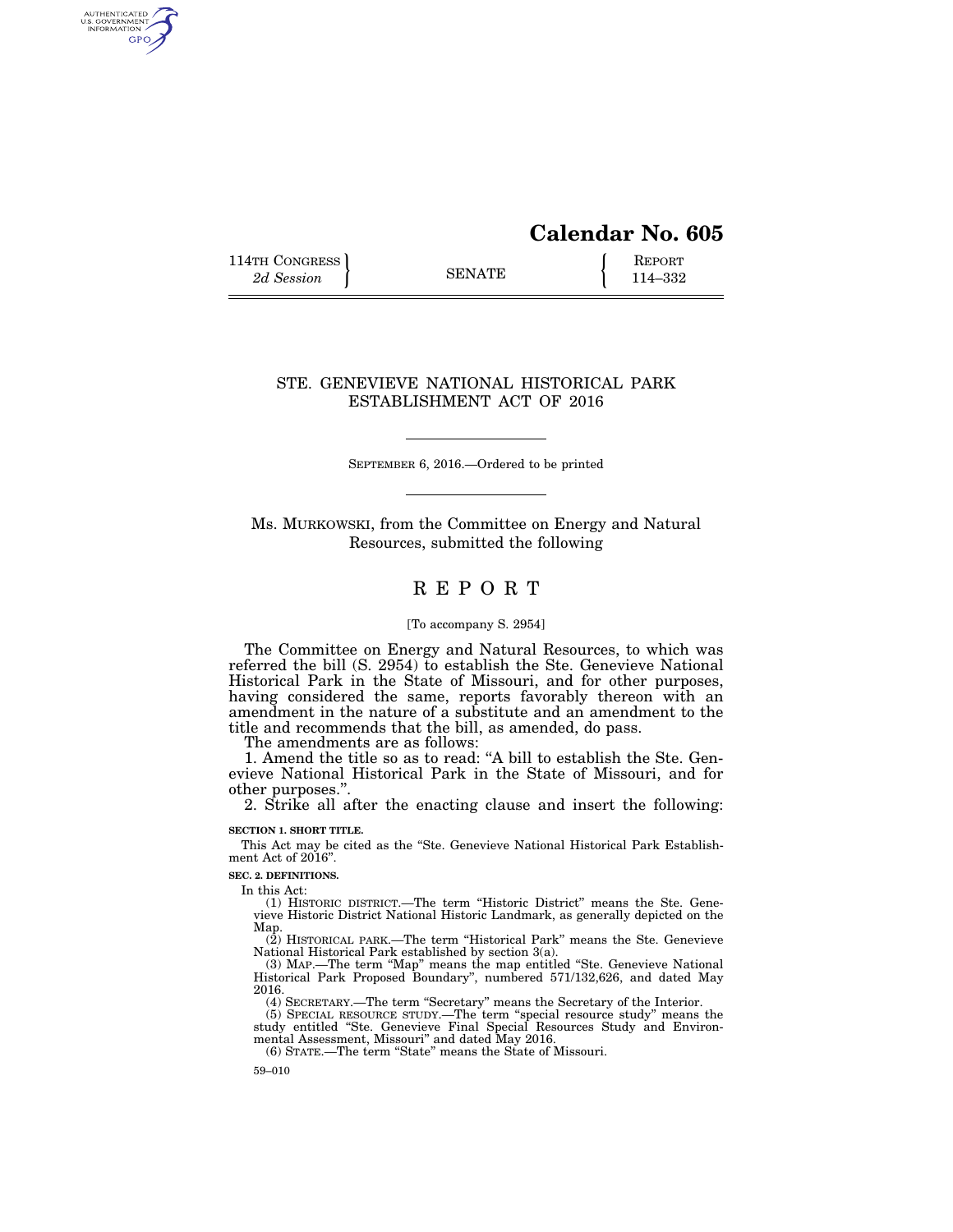(a) ESTABLISHMENT.— (1) IN GENERAL.—Subject to paragraph (2), there is established the Ste. Gene-vieve National Historical Park in the State as a unit of the National Park System to preserve, protect, and interpret for the benefit of present and future generations the themes of French settlement, vernacular architecture, and community form and farming on the frontier associated with Ste. Genevieve.

(2) CONDITIONS FOR ESTABLISHMENT.—The Historical Park shall not be established until the date on which the Secretary determines that— (A) sufficient land has been acquired for the Historical Park to constitute

a manageable unit; and

(B) the Secretary has entered into a written agreement providing that land owned by the State, the City of Ste. Genevieve, or other entity within the Historic District shall be managed consistent with the purposes of this Act.

(b) BOUNDARIES.—The boundaries of the Historical Park shall be the boundaries

generally depicted on the Map. (c) AVAILABILITY OF MAP.—The Map shall be on file and available for public in-spection in the appropriate offices of the National Park Service.

(d) ACQUISITION AUTHORITY.— (1) IN GENERAL.—The Secretary may acquire any land or interest in land located within the boundary of the Historical Park or any nationally significant property identified in the special resource study within the Historic District  $\bar{b}$ y-

(A) donation;

(B) purchase with donated or appropriated funds; or

(C) exchange.

(2) BOUNDARY REVISION.—On the acquisition of any property within the Historic District under paragraph (1), the Secretary shall revise the boundary of the Historical Park to include the property.

(e) ADMINISTRATION.—

(1) IN GENERAL.—The Secretary shall administer the Historical Park in accordance with—

(A) this Act; and

(B) the laws generally applicable to units of the National Park System, including—

(i) section 100101(a), chapter 1003, and sections 100751(a), 100752, 100753, and 102101 of title 54, United States Code; and

(ii) chapter 3201 of title 54, United States Code.

(2) MANAGEMENT PLAN.—

(A) IN GENERAL.—Not later than 3 years after the date on which funds are made available to prepare a general management plan for the Historical Park, the Secretary shall prepare the general management plan in accordance with section 100502 of title 54, United States Code.

(B) SUBMISSION TO CONGRESS.—On completion of the general management plan under subparagraph (A), the Secretary shall submit to the Committee on Natural Resources of the House of Representatives and the Committee on Energy and Natural Resources of the Senate the general management plan.

(3) RELATED SITES.—The Secretary may provide interpretative tours and educational programs at related historic and cultural sites within the Historic District associated with the purposes for which the Historical Park is established. (f) COOPERATIVE AGREEMENTS.—

(1) IN GENERAL.—The Secretary may provide technical assistance and enter into cooperative agreements with the owner of a nationally significant property within the Historical Park or the Historic District, to identify, mark, interpret, improve, and restore the property.

(2) RIGHT OF ACCESS.—A cooperative agreement entered into under paragraph (1) shall provide that the Secretary, acting through the Director of the National Park Service, shall have the right of access at all reasonable times to all public portions of the property covered by the agreement for the purposes of—

(A) conducting visitors through the property; and

(B) interpreting the property for the public.

(3) COST-SHARING REQUIREMENT.

(A) FEDERAL SHARE.—The Federal share of the total cost of any activity carried out under a cooperative agreement entered into under this subsection shall be not more than 50 percent.

(B) FORM OF NON-FEDERAL SHARE.—The non-Federal share of an activity carried out under a cooperative agreement entered into under this sub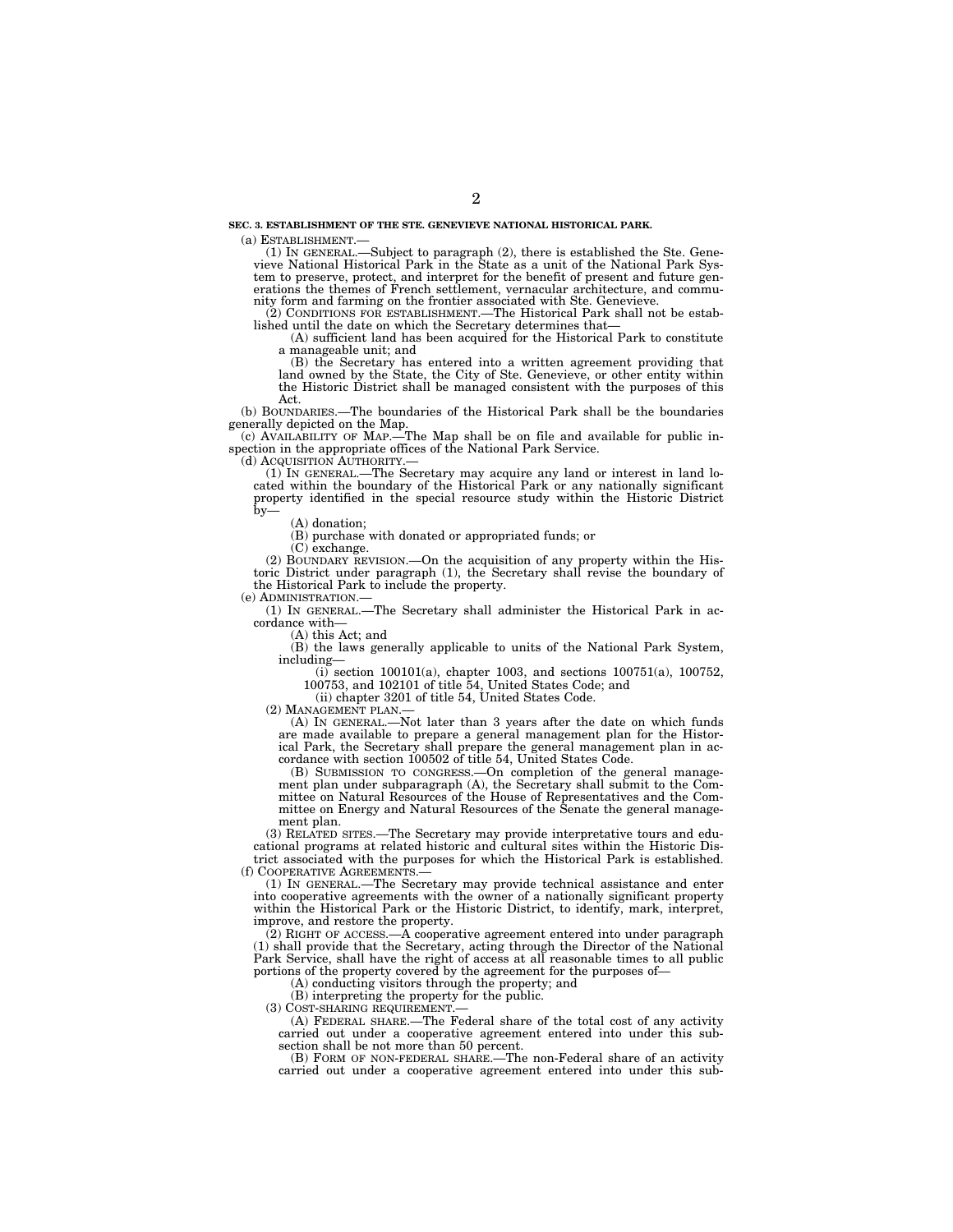section may be in the form of donated property, goods, or services fairly valued.

(4) CHANGES OR ALTERATIONS.—No changes or alterations shall be made to any property or project covered by a cooperative agreement entered into under paragraph (1) unless the Secretary and the other party to the agreement agree to the changes or alterations.

(5) CONVERSION, USE, OR DISPOSAL.—Any payment by the Secretary under this subsection shall be subject to an agreement that the conversion, use, or disposal of a property or project for purposes contrary to the purposes of this section, as determined by the Secretary, shall entitle the United States to reimbursement in any amount equal to the greater of—

(A) the amounts made available to the property or project by the United States; or

(B) the portion of the increased value of the property or project attributable to the amounts made available under this subsection, as determined at the time of the conversion, use, or disposal.

(g) LIMITED ROLE OF THE SECRETARY.—Nothing in this Act authorizes the Secretary to assume overall financial responsibility for the operation, maintenance, or management of the Historic District.

#### PURPOSE

The purpose of S. 2954 is to establish the Ste. Genevieve National Historical Park in the State of Missouri.

### BACKGROUND AND NEED

Ste. Genevieve was founded circa 1750 by French Canadian settlers, most of whom came from earlier settlements just across the Mississippi in present-day Illinois. Though resources such as salt and lead attracted settlers to the west side of the Mississippi, the rich soil was the greatest draw. Ste. Genevieve was primarily an agricultural settlement, with free and enslaved residents working in the *Grand Champ*, or Common Field, a large area of privately held, long agricultural lots surrounded by one large fence.

After a series of floods, the most severe of which occurred in 1785, the town was moved inland approximately three miles, to where it stands today. Residents continued to work the Common Field, which though smaller, is still cultivated today. Ste. Genevieve became a hub of trade. Following the Revolutionary War, there was an influx of British Americans that intensified following the Louisiana Purchase, expanding the village. Ste. Genevieve retains many of its historic buildings, landscapes, and community characteristics.

Ste. Genevieve is one of the oldest National Historic Landmark districts in the country. When a portion of the district was initially designated as such in 1960, it was recognized for the unique concentration of French vertical log architecture—the largest extant collection of this architecture in North America. The most notable feature of French vernacular log architecture is the use of logs vertically, rather than horizontally, as seen in buildings in the frontier settlements of people of other ethnic European extractions. With new research and an expanded understanding of French settlement in the mid-Mississippi ''Illinois Country,'' new resources have been identified and the nationally significant district encompasses much of the City of Ste. Genevieve and agricultural landscapes and archeological sites in Ste. Genevieve County.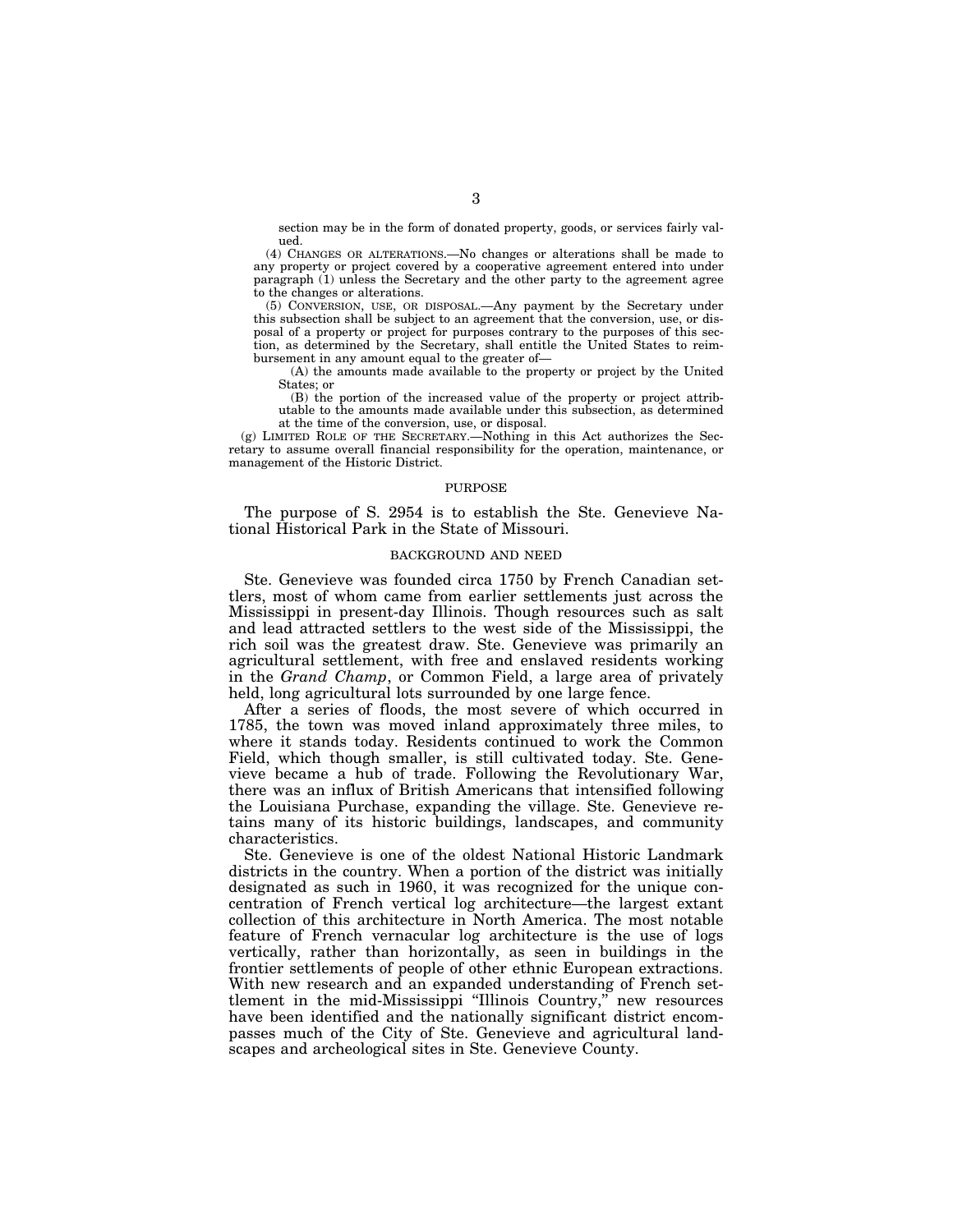### LEGISLATIVE HISTORY

S. 2954 was introduced by Senators Blunt and McCaskill on May 19, 2016. The Subcommittee on National Parks held a hearing on S. 2954 on June 15, 2016.

Representative Smith introduced similar legislation, H.R. 5305, in the House of Representatives on May 23, 2016, which was referred to the House Committee on Natural Resources.

The Committee on Energy and Natural Resources met in open business session on July 13, 2016, and ordered S. 2954 favorably reported as amended.

#### COMMITTEE RECOMMENDATION

The Senate Committee on Energy and Natural Resources, in open business session on July 13, 2016, by a majority voice vote of a quorum present, recommends that the Senate pass S. 2954, if amended as described herein.

#### COMMITTEE AMENDMENTS

During its consideration of S. 2954, the Committee adopted an amendment in the nature of a substitute and an amendment to the title. The substitute amendment designates the site as a national historical park and makes other clarifying and conforming changes.

The substitute amendment is explained in detail in the sectionby-section analysis, below.

### SECTION-BY-SECTION ANALYSIS

#### *Section 1. Short title*

Section 1 contains the short title.

### *Section 2. Definitions*

Section 2 defines key terms.

#### *Section 3. Establishment of the Ste. Genevieve National Historical Park*

Section 3(a) establishes the Ste. Genevieve National Historical Park in the State of Missouri as a unit of the National Park System. The establishment of the Ste. Genevieve Historical Park is conditioned on the Secretary determining that sufficient land has been acquired for the Historical Park to constitute a manageable unit and entering into a written agreement providing that land owned by the State, the City of Ste. Genevieve, or other entity within the Historic District shall be managed consistent with the purposes of the Act.

Subsection (b) establishes the boundaries of the Historical Park as generally depicted on the referenced map.

Subsection (c) requires that the map be on file and available for public inspection in the appropriate offices of the National Park Service.

Subsection (d) authorizes the Secretary to acquire any land or interest in land within the boundary of the Historical Park or any nationally significant property identified in the special resource study within the Historic District by donation, purchase with donated or appropriated funds, or exchange. Upon acquisition of any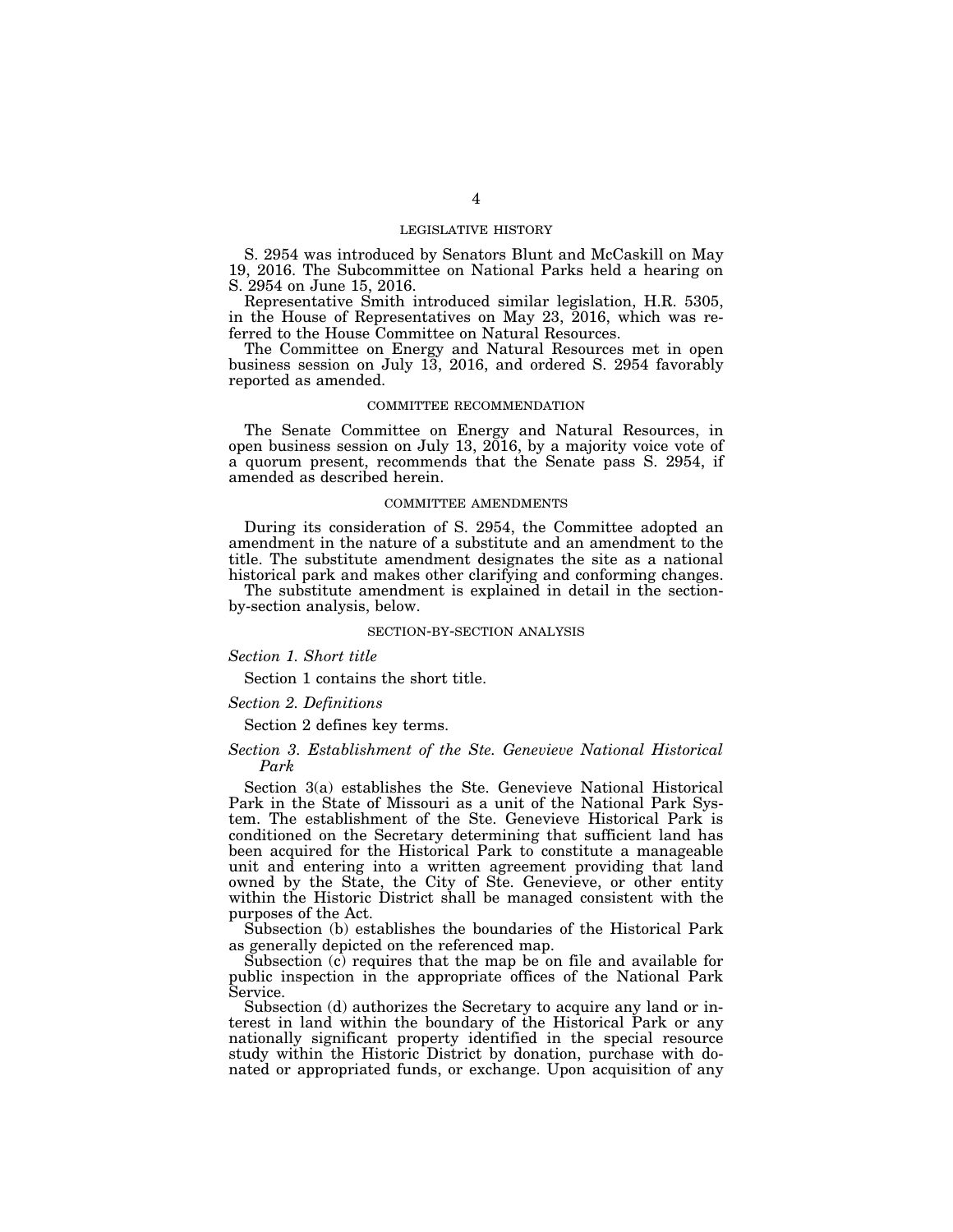property within the Historic District, the Secretary is directed to revise the boundary of the Historical Park to include the property.

Subsection (e) requires the Secretary to administer the Historical Park in accordance with this Act and applicable law. The Secretary is further directed to prepare the general management plan within three years of receiving funding and to submit the general management plan to the Committee on Natural Resources of the House of Representatives and the Committee on Energy and Natural Resources of the Senate.

Subsection (f) authorizes the Secretary to provide technical assistance and enter into cooperative agreements with the owner of a nationally significant property within the Historical Park or the Historical District to identify, mark, interpret, improve, and restore the property. Cooperative agreements shall provide access, at reasonable times, to public portions of the property, for the purposes of conducting visitors through the property and interpreting the property for the public. The Federal cost share of this agreement is limited to 50 percent. The non-Federal share of an activity carried out under a cooperative agreement may be in the form of donated property, goods, or services rendered. No changes or alterations shall be made to any property or project covered by a cooperative agreement entered into unless the Secretary and the other party to the agreement concur with the changes or alterations.

Subsection (g) states that nothing in the Act authorizes the Secretary to assume overall financial responsibility for the operation, maintenance, or management of the Historic District.

#### COST AND BUDGETARY CONSIDERATIONS

The Congressional Budget Office estimate of the costs of this measure has been requested but was not received at the time the report was filed. When the Congressional Budget Office completes the cost estimate, it will be posted on the internet at www.cbo.gov.

### REGULATORY IMPACT EVALUATION

In compliance with paragraph 11(b) of rule XXVI of the Standing Rules of the Senate, the Committee makes the following evaluation of the regulatory impact which would be incurred in carrying out S. 2954. The bill is not a regulatory measure in the sense of imposing Government-established standards or significant economic responsibilities on private individuals and businesses.

No personal information would be collected in administering the program. Therefore, there would be no impact on personal privacy.

Little, if any, additional paperwork would result from the enactment of S. 2954, as ordered reported.

#### CONGRESSIONALLY DIRECTED SPENDING

S. 2954, as ordered reported, does not contain any congressionally directed spending items, limited tax benefits, or limited tariff benefits as defined in rule XLIV of the Standing Rules of the Senate.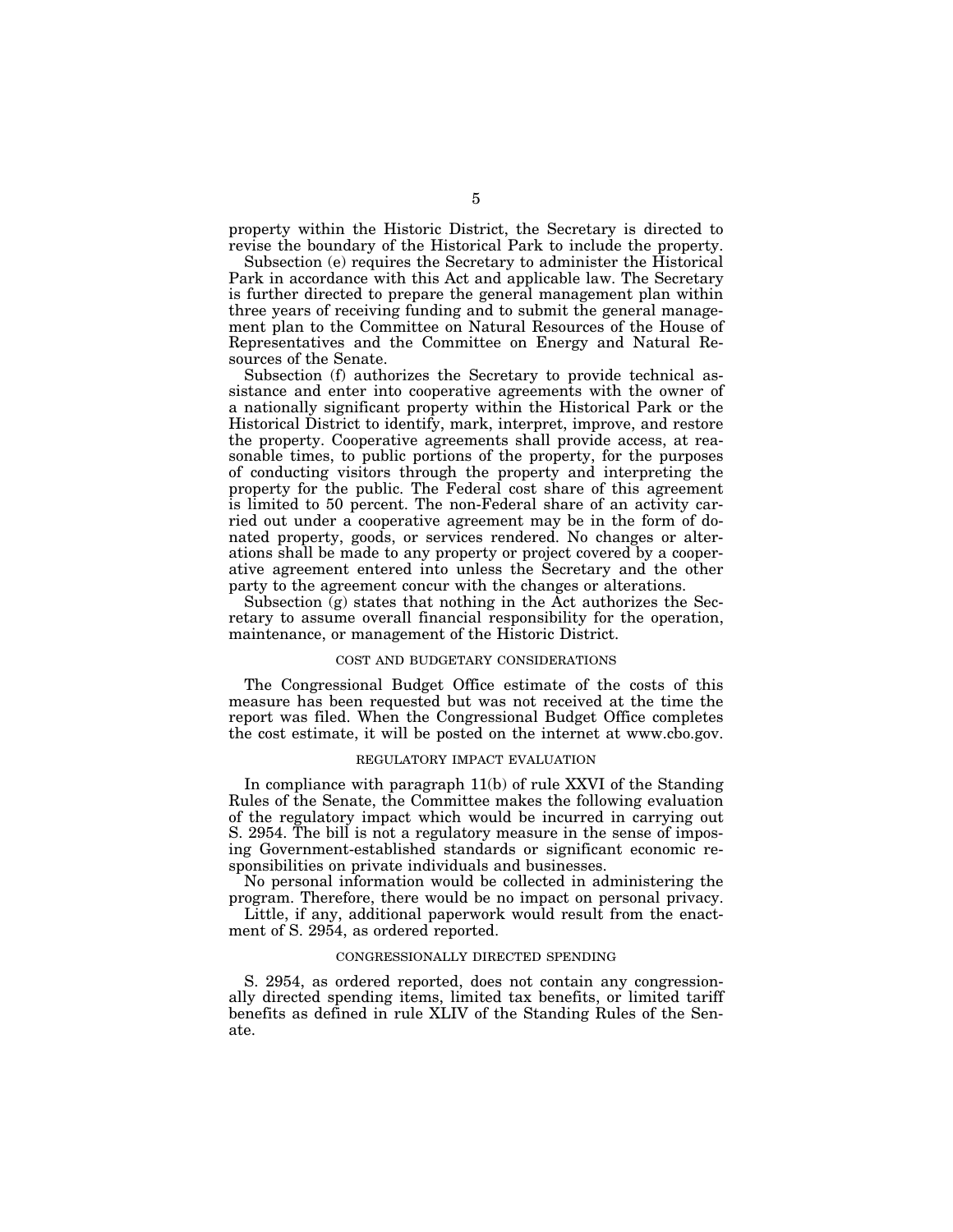The testimony received from the National Park Service on the June 15, 2016, Subcommittee on National Parks hearing on S. 2954 follows:

STATEMENT OF DR. STEPHANIE TOOTHMAN, ASSOCIATE DI-RECTOR, CULTURAL RESOURCES, PARTNERSHIPS AND SCIENCE, NATIONAL PARK SERVICE, U.S. DEPARTMENT OF THE INTERIOR

Mr. Chairman and members of the subcommittee, thank you for the opportunity to present the views of the Department of the Interior on S. 2954, a bill to authorize the Secretary of the Interior to establish the Ste. Genevieve National Historic Site in the State of Missouri, and for other purposes.

The Department supports S. 2954 with amendments.

This legislation would establish the Ste. Genevieve National Historic Site as a unit of the National Park System to preserve, protect, and interpret for the benefit of present and future generations the themes of French settlement, vernacular architecture, and community form and farming on the frontier associated with Ste. Genevieve. It would authorize the Secretary of the Interior to acquire approximately thirteen acres of land for the historic site and other significant related sites within the surrounding historic district. This bill also authorizes the Secretary of the Interior to provide interpretive tours and education programs within the historic district. Finally, it would also authorize the secretary to provide technical assistance and to enter into cooperative agreements to preserve significant sites related to the purposes of the park.

Ste. Genevieve is one of the oldest National Historic Landmark districts in the country. When initially designated it was recognized for the unique concentration of French vertical log architecture. Since then, research has identified the national significance of not only the large and rare collection of French vernacular vertical log houses, but also the contemporaneous examples of British American and German American architecture that contribute to the compelling historical associations with French exploration and settlement of the United States' interior in the late 18th and early 19th century. There is no comparably protected or managed area interpreting these themes.

The boundary of the Historic Site is encompassed by the Ste. Genevieve Historic District and National Historic Landmark, which includes lands between State Highways 61 and 31 and the Mississippi River. The National Historic Landmark, one of the oldest, was established on October 9, 1960. The proposed historic site includes a mix of privately and publicly-owned parcels. The State of Missouri owns many of those properties and could transfer them to NPS ownership by donation. Private properties may be ac-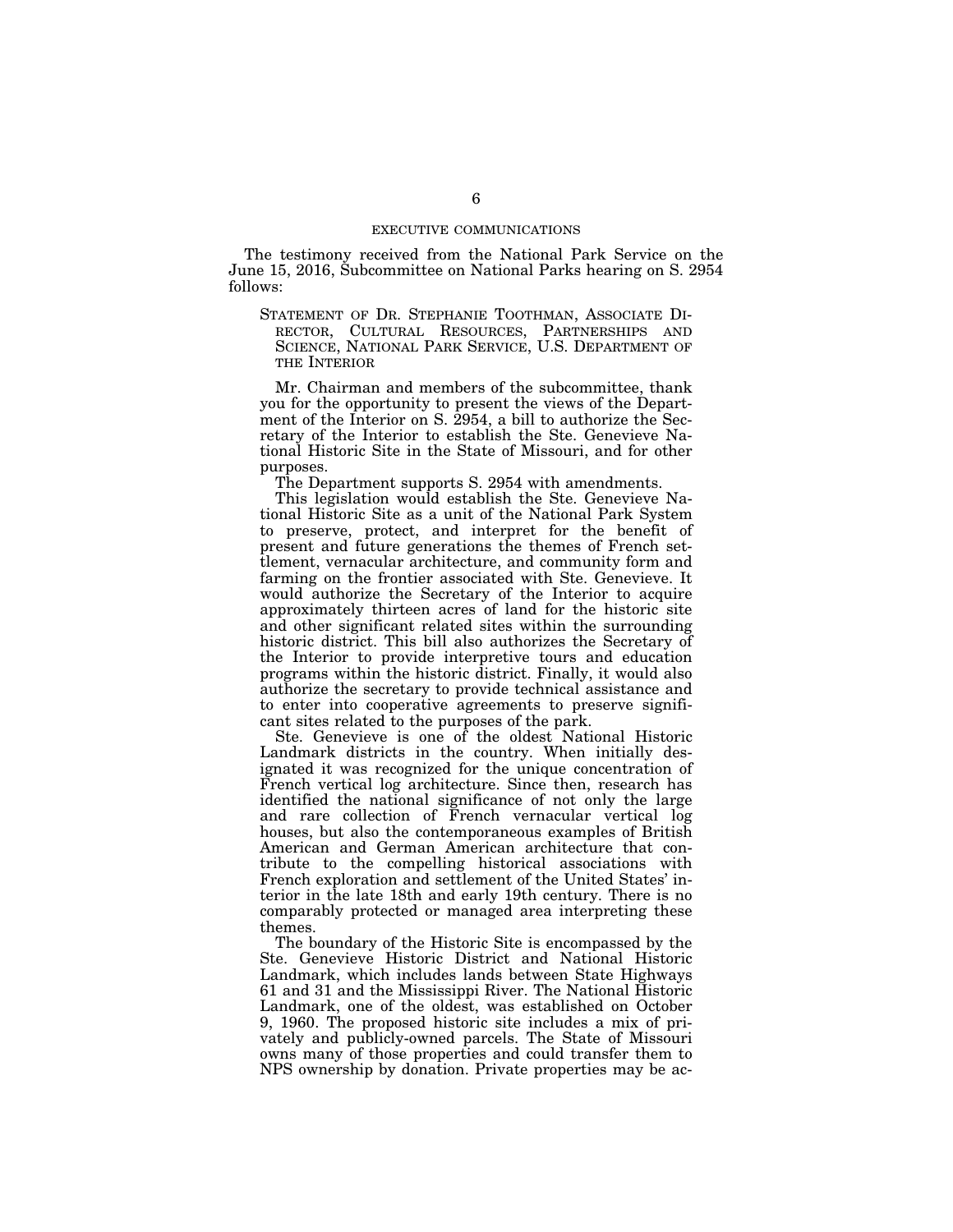quired over time through donation or purchase from willing sellers as funding allows.

The Ste. Genevieve Special Resource Study and Environmental Assessment estimated the annual cost to operate the site would be \$800,000 to \$1.2 million per year, which is comparable to other national historic sites. This operational budget would primarily fund a NPS staff of 6–12 FTE, for interpretive and educational programs, and outreach. The additional facilities and properties will increase park operational and maintenance costs, but the amount will depend on the number of facilities acquired and their condition. Additional funds for maintenance, repairs and capital improvements would be awarded through the NPS competitive process, subject to service-wide priorities and the availability of appropriations.

There is widespread support for the establishment of the historic site. The National Park Service received letters of support for the establishment of Ste. Genevieve National Historic Site from the City of Ste. Genevieve, the County Commission of Ste. Genevieve, the Foundation for the Restoration of Ste. Genevieve, Les Amis, the Missouri Parks Association, the National Society Colonial Dames of America in the State of Missouri, the New Bourbon Regional Port Authority, the Sierra Club (Eastern Missouri Group), the State Historical Society of Missouri, Ste. Genevieve Chamber of Commerce, the Ste. Genevieve Downtown Renewal Project, the Ste. Genevieve Museum, and the Ste. Genevieve Tourism Tax Commission.

We recommend two amendments to the bill. First, we recommend that the language for cooperative agreements in § 3(f) of the bill be revised to authorize the Secretary to enter into an agreement for a project related to the management of the historic site in addition to an agreement to identify, mark, interpret, improve, or restore a ''property'' within the historic district or site. Cooperative agreements may include the expenditure of federal funds to help maintain a property, but also may be provided for projects such as interpretive signage or other informational materials found in wayside exhibits. The reference to a ''project'' assures that the interests of the federal government are protected in all instances where federal funds are provided.

Second, we recommend adding a definition for the special resource study referred to in the bill. This definition is important to determine which nationally properties are being considered for acquisition to the national historic site. The special resource study has an inventory of the properties contributing to the national significance of the study area in Chapter 6. We would be happy to provide the committee with language for our recommended amendments.

Mr. Chairman, this concludes my testimony. I would be happy to answer any questions you or other members of the subcommittee may have.